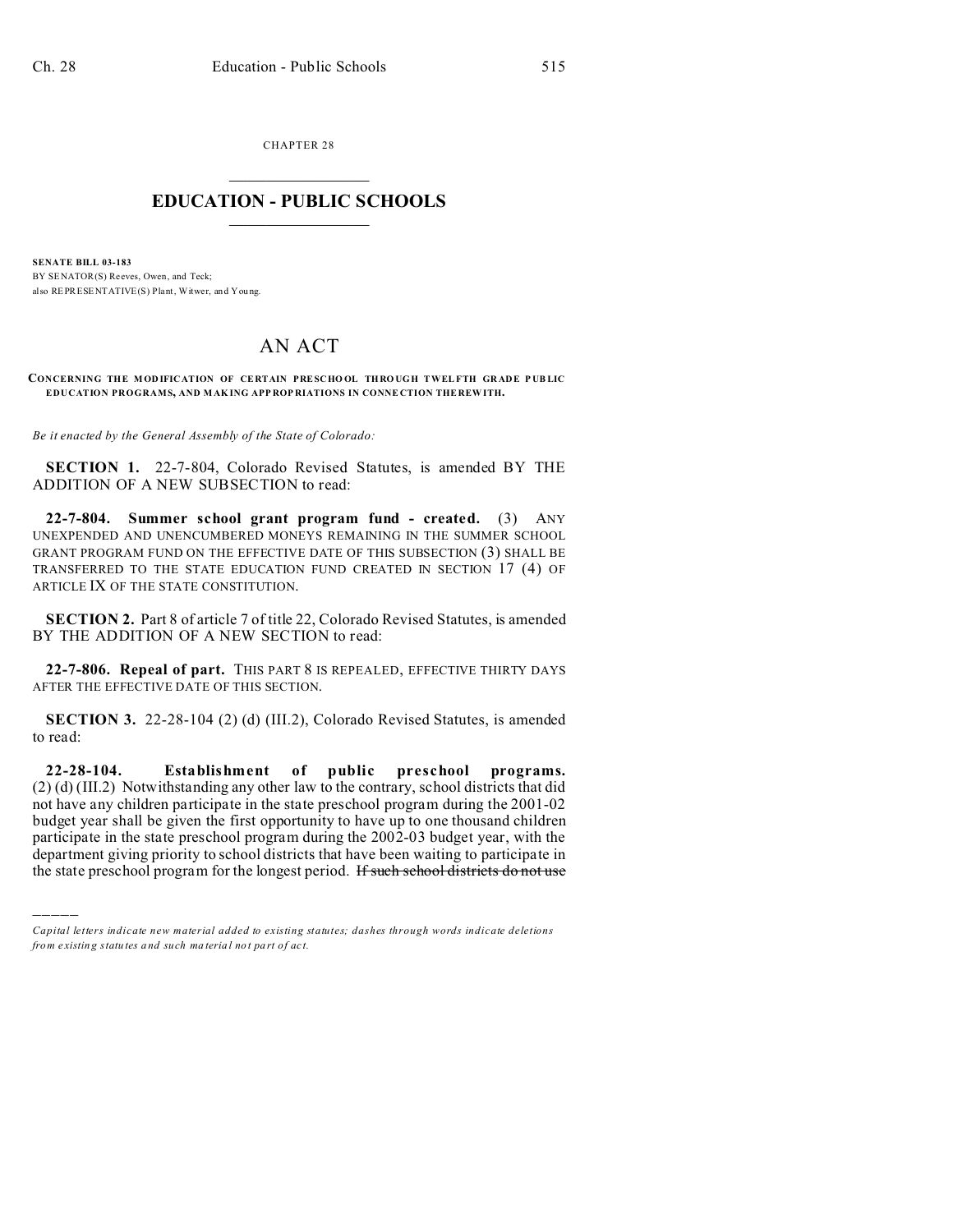all one thousand positions, any remaining unused positions shall be allowed to any other school districts that are participating in the state preschool program during the 2002-03 budget year.

**SECTION 4.** The introductory portion to 22-45-103 (1) (c) (I), Colorado Revised Statutes, is amended, and the said 22-45-103 (1) (c) is further amended BY THE ADDITION OF A NEW SUBPARAGRAPH, to read:

**22-45-103. Funds.** (1) The following funds are created for each school district for purposes specified in this article:

(c) **Capital reserve fund.** (I) Moneys allocated pursuant to the provisions of section 22-54-105 (2) shall be transferred from the general fund and recorded in the capital reserve fund along with the revenues received pursuant to section 39-5-132, C.R.S. Such revenues may be supplemented by gifts, donations, and tuition receipts. Unencumbered moneys in the fund may be transferred to a fund or an account within the general fund established in accordance with generally accepted accounting principles solely for the management of risk-related activities as identified in section 24-10-115, C.R.S., and article 13 of title 29, C.R.S., by resolution of the board of education when such transfer is deemed necessary by the board. EXCEPT AS PROVIDED IN SUBPARAGRAPH  $(V)$  OF THIS PARAGRAPH  $(c)$ , expenditures from the fund shall be limited to long-range capital outlay expenditures and shall be made only for the following purposes:

(V) UPON RECEIPT FROM A SCHOOL DISTRICT OF AN ACCOUNTING OF ANY EXPENDITURES MADE OR MONEYS ENCUMBERED FOR THE PURCHASE OF NEW TEXTBOOKS IN THE 2002-03 BUDGET YEAR, INCLUDING COPIES OF INVOICES, CONTRACTS, OR OTHER DOCUMENTATION OF THE AMOUNT AND PURPOSE OF THE EXPENDITURES OR ENCUMBRANCES, THE DEPARTMENT OF EDUCATION MAY ALLOW THE SCHOOL DISTRICT TO EXPEND MONEYS FROM THE DISTRICT'S CAPITAL RESERVE FUND DURING THE 2002-03 AND 2003-04 BUDGET YEARS TO OFFSET THE ELIMINATION OF ADDITIONAL MONEYS THAT THE DISTRICT WOULD HAVE RECEIVED IN THE 2002-03 BUDGET YEAR PURSUANT TO SECTION 22-54-105 (1) (b) (III) TO PURCHASE NEW TEXTBOOKS; EXCEPT THAT ANY EXPENDITURE OF MONEYS FROM THE FUND MADE PURSUANT TO THIS SUBPARAGRAPH (V) SHALL BE LIMITED TO THE AMOUNT OF MONEYS THE DISTRICT HAS EXPENDED OR ENCUMBERED AS OF JANUARY 31, 2003, FOR THE PURCHASE OF NEW TEXTBOOKS.

**SECTION 5.** 22-54-105 (1) (b) (III) (A) and (1) (b) (III) (C), Colorado Revised Statutes, are amended to read:

**22-54-105. Instructional supplies and materials - capital reserve and insurance reserve - at-risk funding - preschool funding - repeal.** (1) (b) (III) (A) In addition to the amounts specified in subparagraphs (I) and (II) of this paragraph (b), the amount budgeted in the 2001-02 budget year shall be increased by the amount determined by multiplying twenty dollars by the district's funded pupil count as of October 1, 2001. and the amount budgeted in the  $2002-03$ budget year shall be increased by the amount determined by multiplying twenty-one dollars by the district's funded pupil count as of October 1, 2002, minus the district's on-line pupil enrollment. The additional amount budgeted pursuant to this subparagraph (III) shall only be used to purchase new textbooks.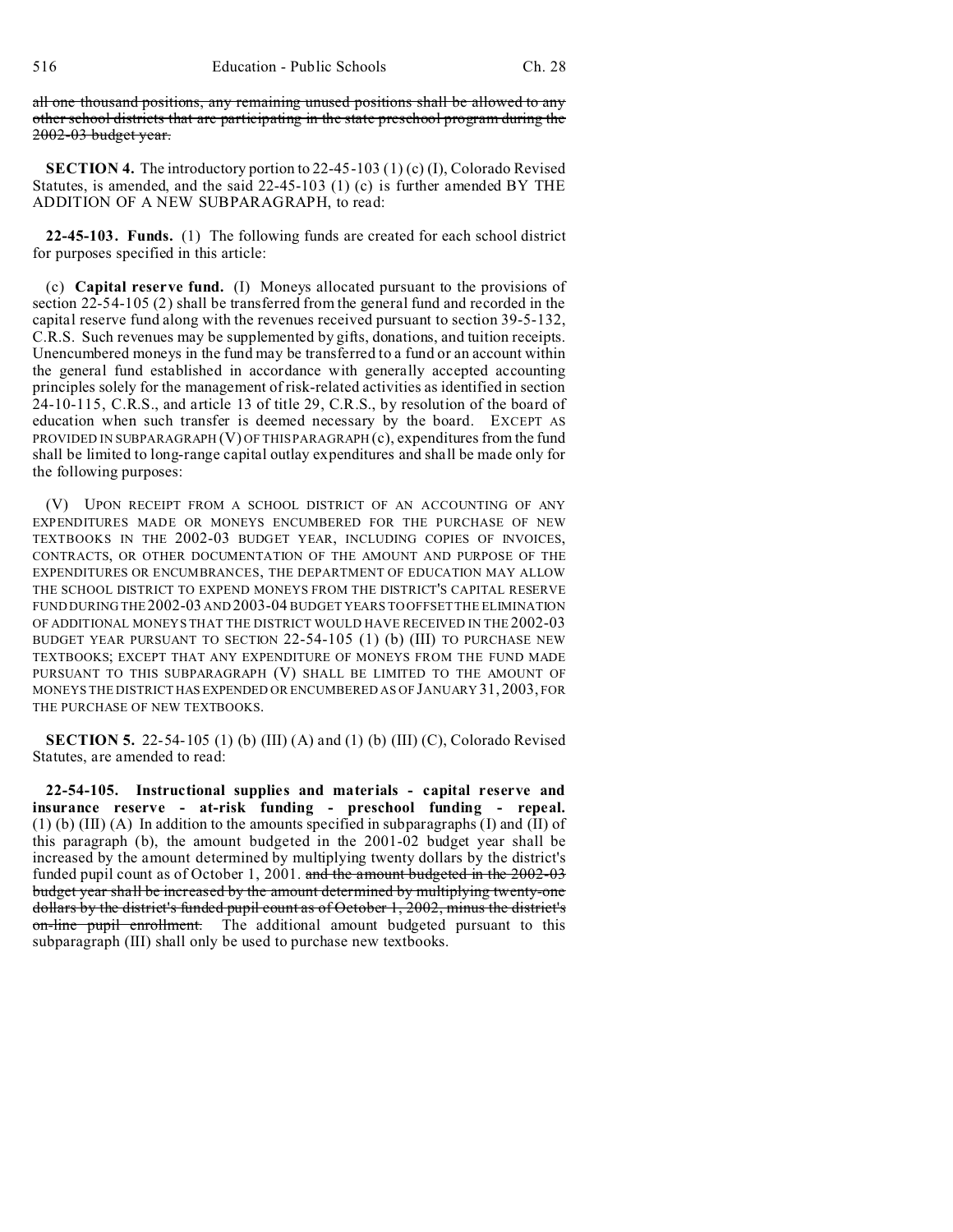(C) For the 2001-02 and 2002-03 budget years YEAR, districts shall receive additional amounts of moneys determined by the formula specified in sub-subparagraph (A) of this subparagraph (III). Such additional moneys shall only be used pursuant to the provisions of this subparagraph (III).

**SECTION 6.** 22-54-117 (1.6) (b), Colorado Revised Statutes, is amended, and the said 22-54-117 (1.6) is further amended BY THE ADDITION OF A NEW PARAGRAPH, to read:

**22-54-117. Contingency reserve - capital construction expenditures reserve.** (1.6) (b) Notwithstanding any provision of paragraph (a) of this subsection (1.6) to the contrary, for each calendar month of the 2002-03 fiscal year, through June 30, 2003, the state treasurer shall transfer from the contingency reserve created in the state public school fund pursuant to paragraph (a) of this subsection (1.6) to the school construction and renovation fund created in section 22-43.7-103 (1) an amount equal to the moneys transferred to said contingency reserve during such calendar month no later than the last day of the month in which such moneys were transferred to said contingency reserve. However, the total amount of moneys transferred from the contingency reserve created in the state public school fund to the school construction and renovation fund pursuant to this paragraph (b) shall not exceed four million one hundred thousand FIVE MILLION dollars.

(c) NOTWITHSTANDING ANY PROVISION OF PARAGRAPH (a) OF THIS SUBSECTION (1.6) TO THE CONTRARY, FOR EACH CALENDAR MONTH OF THE 2002-03 FISCAL YEAR, THROUGH JUNE 30, 2003, ONCE THE TRANSFER REQUIRED BY PARAGRAPH (b) OF THIS SUBSECTION (1.6) IS MADE, THE STATE TREASURER SHALL TRANSFER FROM THE CONTINGENCY RESERVE CREATED IN THE STATE PUBLIC SCHOOL FUND PURSUANT TO PARAGRAPH (a) OF THIS SUBSECTION (1.6) TO THE SCHOOL CAPITAL CONSTRUCTION EXPENDITURES RESERVE DESCRIBED IN SUBSECTION (1.5) OF THIS SECTION AN AMOUNT EQUAL TO THE MONEYS TRANSFERRED TO SAID CONTINGENCY RESERVE DURING SUCH CALENDAR MONTH NO LATER THAN THE LAST DAY OF THE MONTH IN WHICH SUCH MONEYS WERE TRANSFERRED TO SAID CONTINGENCY RESERVE. HOWEVER, THE TOTAL AMOUNT OF MONEYS TRANSFERRED FROM THE CONTINGENCY RESERVE CREATED IN THE STATE PUBLIC SCHOOL FUND TO THE SCHOOL CAPITAL CONSTRUCTION EXPENDITURES RESERVE PURSUANT TO THIS PARAGRAPH (c) SHALL NOT EXCEED THREE MILLION FOUR HUNDRED NINETY-NINE THOUSAND NINE HUNDRED FORTY DOLLARS.

**SECTION 7.** 22-30.5-112 (4.5), Colorado Revised Statutes, is amended to read:

**22-30.5-112. Charter schools - financing - guidelines.** (4.5) EXCEPT AS PROVIDED IN SECTION 22-30.5-112.3 (2)(b), any moneys received by a charter school from any source and remaining in the charter school's accounts at the end of any budget year shall remain in the charter school's accounts for use by the charter school during subsequent budget years and shall not revert to the school district or to the state.

**SECTION 8.** 22-30.5-112.3 (1) (a) (I), (1) (c), and (2), Colorado Revised Statutes, are amended, and the said 22-30.5-112.3 (1) is further amended BY THE ADDITION OF A NEW PARAGRAPH, to read: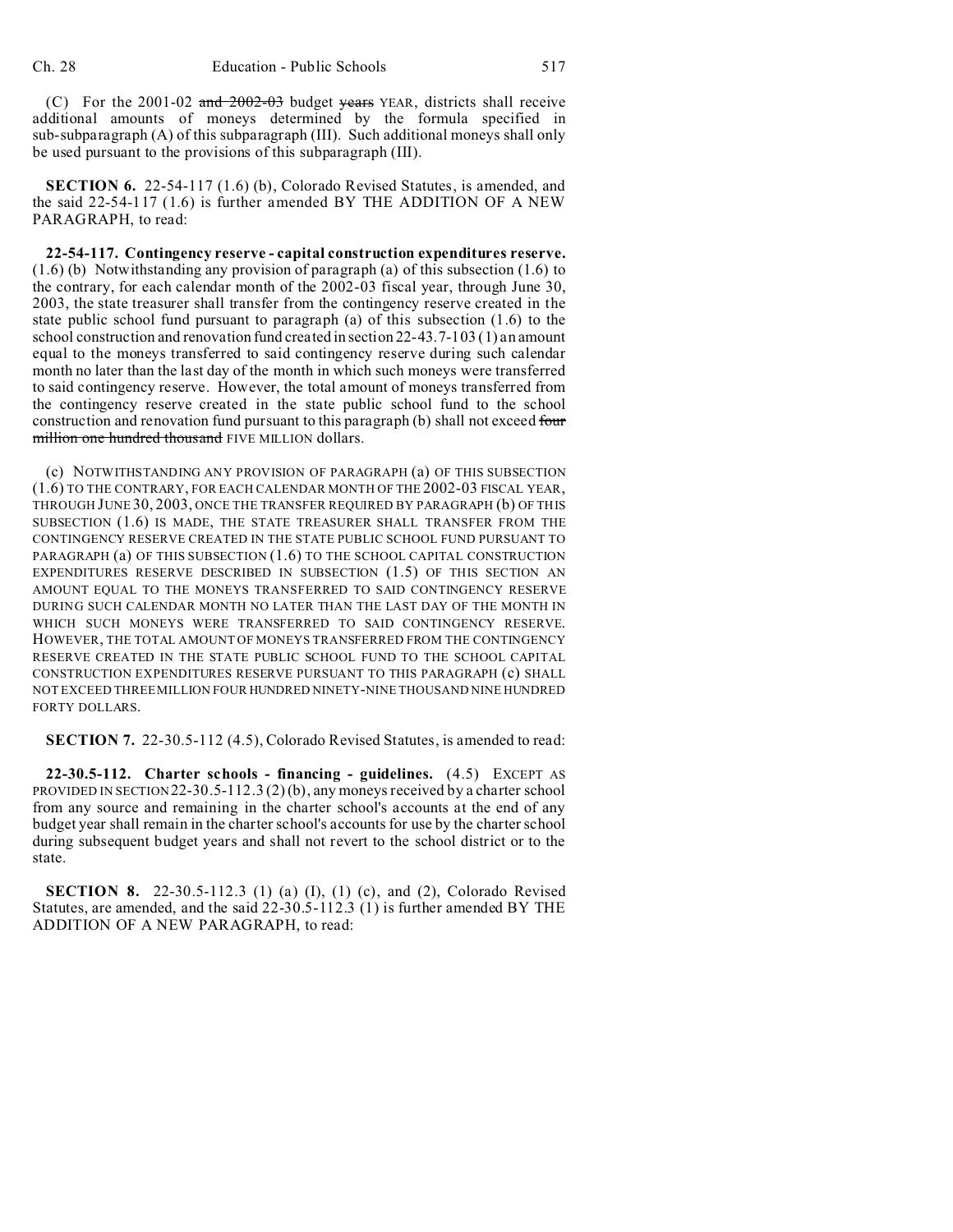**22-30.5-112.3. Charter schools - additional aid from district.** (1) (a) (I) For the 2001-02 budget year, THE 2003-04 BUDGET YEAR, and each budget year thereafter, a qualified charter school, as defined in section 22-54-124 (1) (f) or  $(1)$ (f.5), whichever is applicable, shall receive state education fund moneys from the school district that granted its charter in an amount equal to the percentage of the district's certified charter school pupil enrollment that is attributable to pupils expected to be enrolled in the qualified charter school multiplied by the total amount of state education fund moneys distributed to the district for the same budget year pursuant to section 22-54-124 (3).

(a.5) FOR THE 2002-03 BUDGET YEAR, A QUALIFIED CHARTER SCHOOL, AS DEFINED IN SECTION 22-54-124 (1)(f.5), SHALL RECEIVE STATE EDUCATION MONEYS FROM THE SCHOOL DISTRICT THAT GRANTED ITS CHARTER IN AN AMOUNT EQUAL TO THE AMOUNT PAID TO THE SCHOOL DISTRICT BY THE DEPARTMENT OF EDUCATION PURSUANT TO SECTION 22-54-124 (4.5).

(c) A district shall provide funding to each qualified charter school, as defined in section 22-54-124 (1) (f) or (1) (f.5), whichever is applicable, by making a single lump sum payment to the qualified charter school as soon as possible after the district receives a lump sum payment of state education fund moneys pursuant to section 22-54-124 (4) OR (4.5), WHICHEVER IS APPLICABLE.

(2) (a) A charter school shall use moneys it receives pursuant to subsection (1) of this section solely for capital construction, as defined in section 22-54-124 (1) (a).

(b) NOTWITHSTANDING THE PROVISIONS OF SECTION 22-30.5-112 (4.5), ANY MONEYS RECEIVED BY A CHARTER SCHOOL PURSUANT TO SUBSECTION (1) OF THIS SECTION FOR THE 2001-02 BUDGET YEAR THAT ARE NOT EXPENDED BY JANUARY 31, 2003, SHALL BE TRANSFERRED BACK TO THE STATE EDUCATION FUND CREATED IN SECTION 17 (4) OF ARTICLE IX OF THE STATE CONSTITUTION.

**SECTION 9.** 22-54-124 (3) (a) (II), (3) (a) (III), and (4), Colorado Revised Statutes, are amended, and the said 22-54-124 is further amended BY THE ADDITION OF A NEW SUBSECTION, to read:

**22-54-124. State aid for charter schools - use of state education fund moneys.** (3) (a) (II) (A) The total MAXIMUM amount of state education fund moneys to be distributed to all eligible districts for the 2002-03 budget year shall be seven million eight hundred thirteen thousand nine hundred forty-three dollars.

(B) FOR THE 2002-03 BUDGET YEAR, THE MAXIMUM AMOUNT OF STATE EDUCATION FUND MONEYS TO BE DISTRIBUTED TO ANY ELIGIBLE DISTRICT SHALL BE AN AMOUNT EQUAL TO THE PERCENTAGE OF THE SUM OF THE DISTRICT'S CERTIFIED CHARTER SCHOOL PUPIL ENROLLMENT FOR ALL ELIGIBLE DISTRICTS IN THE STATE THAT IS ATTRIBUTABLE TO THE ELIGIBLE DISTRICT MULTIPLIED BY SEVEN MILLION EIGHT HUNDRED THIRTEEN THOUSAND NINE HUNDRED FORTY-THREE DOLLARS.

(III) (A) The total amount of state education fund moneys to be distributed to APPROPRIATED FOR all eligible districts for each budget year from the 2003-04 budget year through the 2011-12 budget year shall be an amount equal to the total amount of state education fund moneys distributed to APPROPRIATED FOR all eligible districts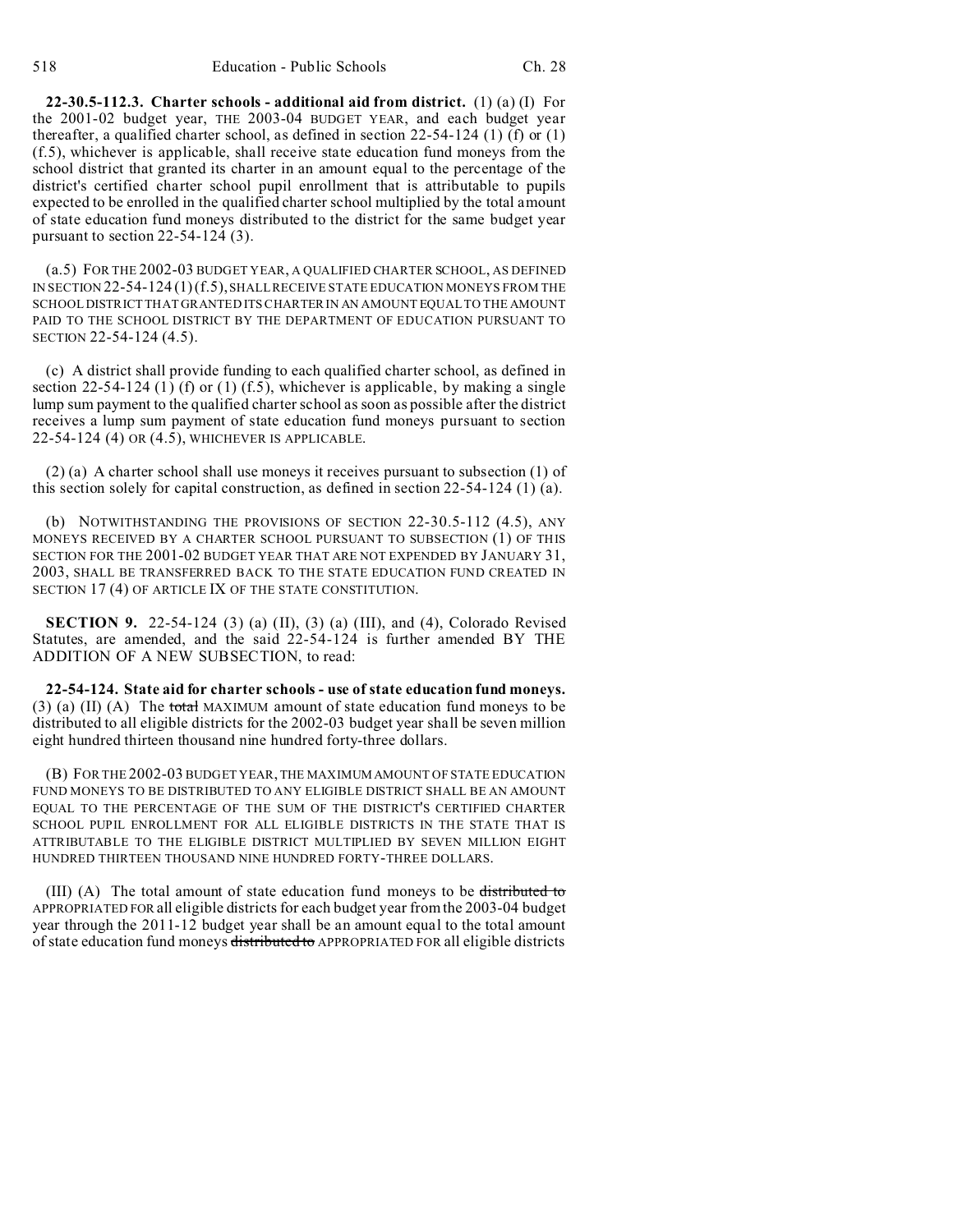for the preceding budget year pursuant to subparagraph (II) of this paragraph (a) or this sub-subparagraph (A), whichever is applicable, increased by the rate of inflation for the calendar year ending in the preceding budget year plus one percentage point. The total amount of state education fund moneys to be distributed to APPROPRIATED FOR all eligible districts for the 2012-13 budget year and each budget year thereafter shall be an amount equal to the total amount distributed to APPROPRIATED FOR all eligible districts pursuant to this sub-subparagraph (A) for the preceding budget year increased by the rate of inflation for the calendar year ending in the preceding budget year.

(B) For the  $2002-03$  budget year 2003-04 BUDGET YEAR and each budget year thereafter, the amount of state education fund moneys to be distributed to  $\mathbf{a} \mathbf{n}$  ANY eligible district shall be an amount equal to the percentage of the sum of the district's certified charter school pupil enrollment for all eligible districts in the state that is attributable to the eligible district multiplied by the total amount of state education fund moneys distributed to all eligible districts for the same budget year pursuant to sub-subparagraph (A) of this subparagraph (III).

(4) For the 2001-02 budget year, THE 2003-04 BUDGET YEAR, and each budget year thereafter, the general assembly shall annually appropriate from the state education fund created in section 17 (4) of article IX of the state constitution, to the department of education for distribution to eligible school districts in accordance with the formula set forth in paragraph (a) of subsection (3) of this section, an amount equal to the total amount of moneys to be distributed to all districts as determined pursuant to said formula. From the moneys appropriated for a given budget year, the department shall make lump sum payments of all moneys to be distributed to each eligible school district during the budget year as soon as possible.

(4.5) (a) FOR THE 2002-03 BUDGET YEAR, THE GENERAL ASSEMBLY SHALL APPROPRIATE SEVEN MILLION EIGHT HUNDRED THIRTEEN THOUSAND NINE HUNDRED FORTY-THREE DOLLARS FROM THE STATE EDUCATION FUND CREATED IN SECTION 17 (4) OF ARTICLE IX OF THE STATE CONSTITUTION TO THE DEPARTMENT OF EDUCATION FOR DISTRIBUTION TO ELIGIBLE SCHOOL DISTRICTS IN ACCORDANCE WITH THE FORMULA SET FORTH IN SUBPARAGRAPH (II) OF PARAGRAPH (a) OF SUBSECTION (3) OF THIS SECTION.

(b) FROM THE MONEYS APPROPRIATED TO THE DEPARTMENT OF EDUCATION FOR THE 2002-03 BUDGET YEAR PURSUANT TO PARAGRAPH (a) OF THIS SUBSECTION (4.5), THE DEPARTMENT SHALL MAKE PAYMENTS OF THE MONEYS TO BE DISTRIBUTED TO AN ELIGIBLE DISTRICT FOR A QUALIFIED CHARTER SCHOOL DURING THE2002-03 BUDGET YEAR AS SOON AS POSSIBLE UPON RECEIPT OF THE FOLLOWING INFORMATION FROM THE QUALIFIED CHARTER SCHOOL:

(I) A LIST OF EXPENDITURES MADE AS OF JANUARY 31, 2003, USING MONEYS RECEIVED BY THE CHARTER SCHOOL IN THE 2001-02 BUDGET YEAR PURSUANT TO SECTION 22-30.5-112.3 (1);

(II) A LIST OF ALL MONEYS EXPENDED, ENCUMBERED, OR OBLIGATED AS OF JANUARY 31, 2003, IN ANTICIPATION OF THE RECEIPT OF MONEYS IN THE 2002-03 BUDGET YEAR PURSUANT TO SECTION 22-30.5-112.3 (1); AND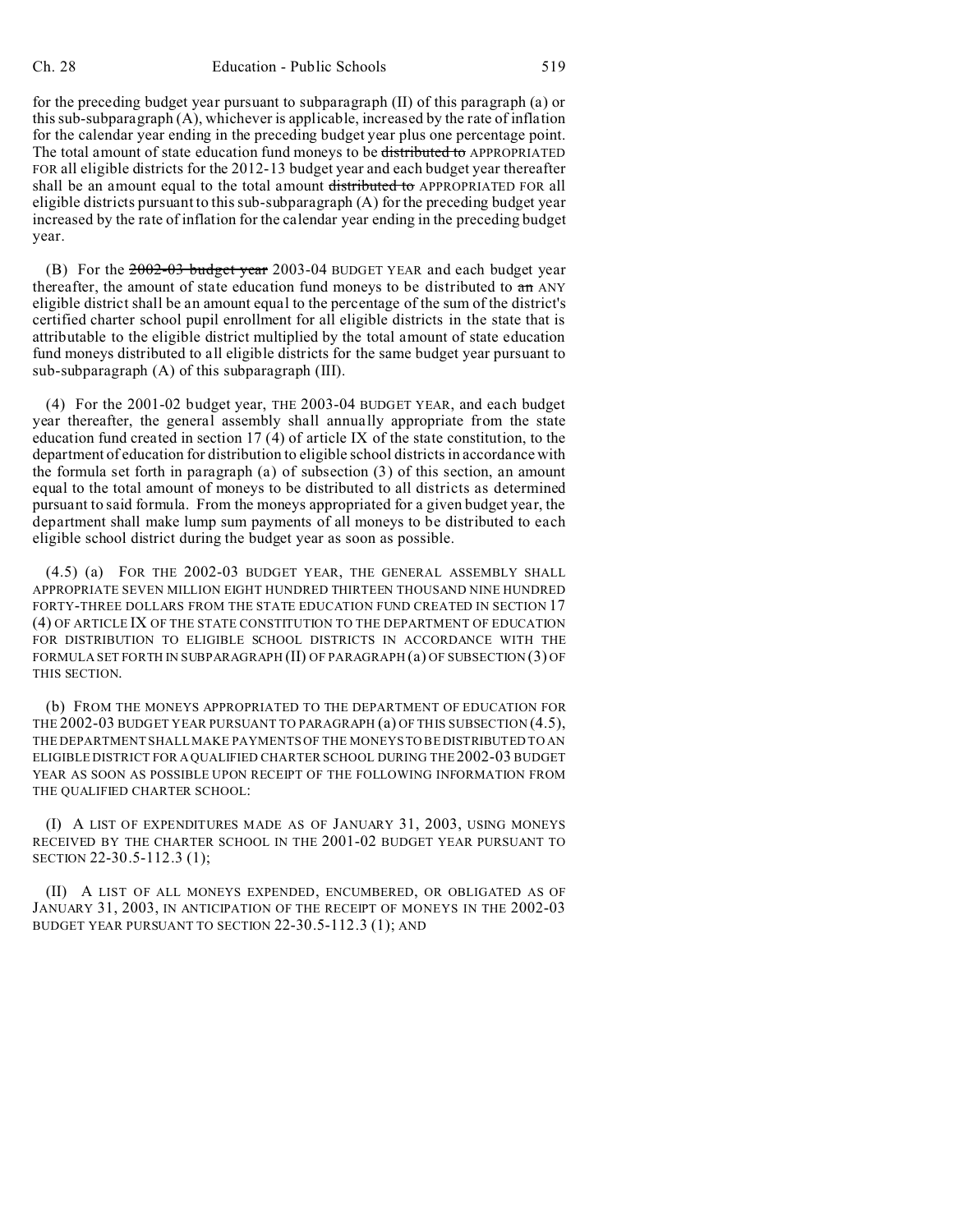(III) COPIES OF INVOICES, CONTRACTS, OR OTHER APPROPRIATE DOCUMENTATION OF THE AMOUNT AND PURPOSES OF THE EXPENDITURES, ENCUMBRANCES, OR OBLIGATIONS DESCRIBED IN SUBPARAGRAPHS (I) AND (II) OF THIS PARAGRAPH (b).

(c) ONCE A CHARTER SCHOOL EXPENDS AMOUNTS THAT WERE ENCUMBERED OR OBLIGATED AS OF JANUARY 31, 2003, AS DESCRIBED IN SUBPARAGRAPH (II) OF PARAGRAPH (b) OF THIS SUBSECTION (4.5), THE CHARTER SCHOOL SHALL SUBMIT COPIES OF INVOICES, CONTRACTS, OR OTHER APPROPRIATE DOCUMENTATION OF THE AMOUNTS AND PURPOSES OF THE EXPENDITURES TO THE DEPARTMENT BY AUGUST 1, 2003.

(d) ALL INFORMATION SUBMITTED TO THE DEPARTMENT OF EDUCATION PURSUANT TO THIS SUBSECTION (4.5) SHALL BE IN A FORM PRESCRIBED BY THE DEPARTMENT.

(e) OF THE AMOUNT OF STATE EDUCATION FUND MONEYS APPROPRIATED FOR THE 2002-03 BUDGET YEAR PURSUANT TO PARAGRAPH (a) OF THIS SUBSECTION (4.5), ANY AMOUNT NOT DISTRIBUTED PURSUANT TO PARAGRAPH (b) OF THIS SUBSECTION (4.5) SHALL REMAIN IN THE STATE EDUCATION FUND.

**SECTION 10.** 22-54-104.1 (1), (4), and (5), Colorado Revised Statutes, are amended to read:

**22-54-104.1. General fund appropriations requirements - maintenance of effort base - general fund appropriation for 2001-02 and 2002-03 fiscal years.** (1) In accordance with section 17 (5) of article IX of the state constitution, for state fiscal years 2001-02 through 2010-11, the general assembly shall annually appropriate from the general fund for total program under the provisions of this article an amount equal to the maintenance of effort base plus an amount as determined annually by the general assembly that is equal to at least five percent of the maintenance of effort base, UNLESS COLORADO PERSONAL INCOME GROWS LESS THAN FOUR AND ONE-HALF PERCENT BETWEEN THE TWO CALENDAR YEARS PRECEDING THE STATE FISCAL YEAR IN WHICH AN APPROPRIATION IS MADE.

(4)  $(a)$  The general assembly hereby finds and declares that:

(I) The current economic slowdown being experienced in Colorado has significantly reduced the amount of revenues the general assembly has available to fund state services and programs during the 2001-02 state fiscal year and has caused the general assembly to modify its decisions regarding the objects and level of support for which state revenues are to be expended during said state fiscal year;

(II) As a result of this revenue shortfall, it is necessary to reduce the amount of general fund revenues appropriated for total program for the 2001-02 state fiscal year to the minimum amount necessary to comply with the maintenance of effort requirement set forth in subsection (1) of this section;

(III) It is financially prudent to make a one-time increase in the amount of general fund revenues appropriated for total program for the 2002-03 state fiscal year sufficient to offset any impact that the reduction in the amount of general fund revenues appropriated for total program for the 2001-02 state fiscal year might have on the long-term solvency of the state education fund; and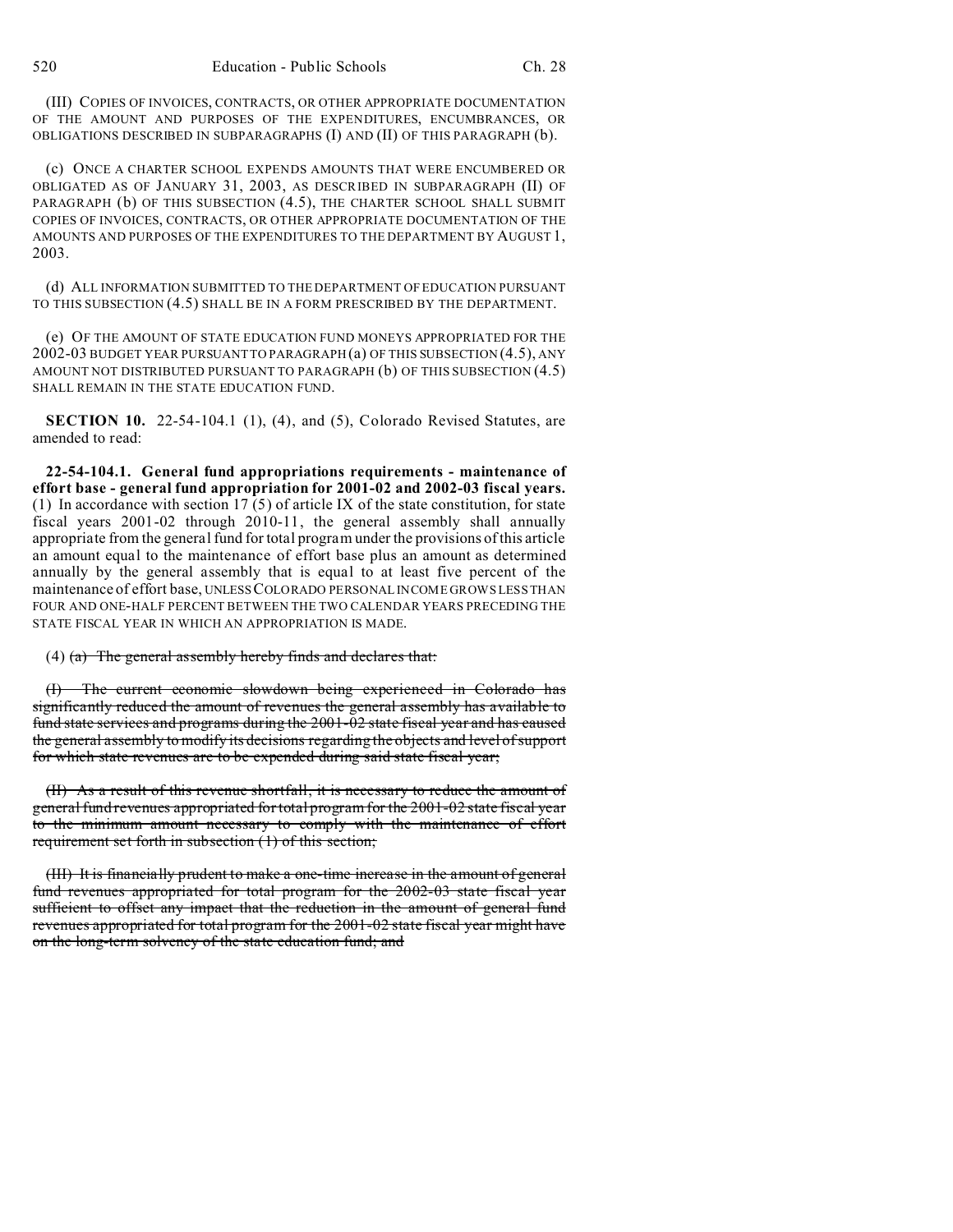(IV) This one-time increase in the amount of general fund revenues appropriated for total program for the 2002-03 state fiscal year shall not be construed to bind any future general assembly to maintain the same or similar rate of increase in the amount of general fund revenues appropriated for total program in any future state fiscal year.

(b) For the 2002-03 state fiscal year, the general assembly shall appropriate from the general fund for total program pursuant to the provisions of this article an amount equal to the maintenance of effort base plus an amount equal to seven and thirty-nine one-hundredths percent of the maintenance of effort base.

(5) For the 2002-03 state fiscal year, the general assembly shall appropriate from the general fund for total program pursuant to the provisions of this article an amount equal to the maintenance of effort base plus an amount equal to at least seven and thirty-nine one-hundredths percent of the maintenance of effort base.

**SECTION 11.** 22-54-123.5 (1), Colorado Revised Statutes, is amended to read:

**22-54-123.5. School breakfast program - appropriation - low-performing schools.** (1) For the 2002-03 budget year and each budget year thereafter, the general assembly shall MAY appropriate by separate line item a minimum of five hundred thousand dollars AN AMOUNT to assist school districts that are providing a school breakfast program through participation in programs authorized under the "National School Lunch Act", 42 U.S.C. sec. 1751 et seq., or the "Child Nutrition" Act<sup>"</sup>, "CHILD NUTRITION ACT OF 1966", 42 U.S.C. sec. 1771 et seq. The department shall develop procedures to appropriately allocate and disburse the funds among participating school districts. Each school district that receives moneys pursuant to this section shall use such moneys to create, expand, or enhance the school breakfast program in each low-performing school of the receiving district with the goal of improving the academic performance of the students attending such schools.

**SECTION 12.** 22-81-206, Colorado Revised Statutes, is amended to read:

**22-81-206. Science and technology education fund - creation.** (1) There is hereby created in the state treasury the science and technology education fund, referred to in this section as the "fund", for payment of science and technology education center grants awarded pursuant to section 22-81-203. The fund shall consist of such moneys as may be appropriated thereto by the general assembly and such moneys as may be credited thereto pursuant to section 22-81-205 (2). Moneys in the fund shall be subject to annual appropriation by the general assembly for the purposes specified in this part 2. The department may expend up to two percent of the moneys annually appropriated to the fund to offset the costs incurred in implementing the grant program. All interest derived from the deposit and investment of moneys in the fund shall be credited to the fund. At the end of any fiscal year, all unexpended and unencumbered moneys in the fund shall remain therein and shall not be credited or transferred to the general fund or any other fund.

(2) NOTWITHSTANDING THE PROVISIONS OF SUBSECTION (1) OF THIS SECTION, ON THE EFFECTIVE DATE OF THIS SUBSECTION (2), THE STATE TREASURER SHALL TRANSFER THE BALANCE OF MONEYS IN THE FUND TO THE STATE EDUCATION FUND CREATED IN SECTION 17 (4) OF ARTICLE IX OF THE STATE CONSTITUTION.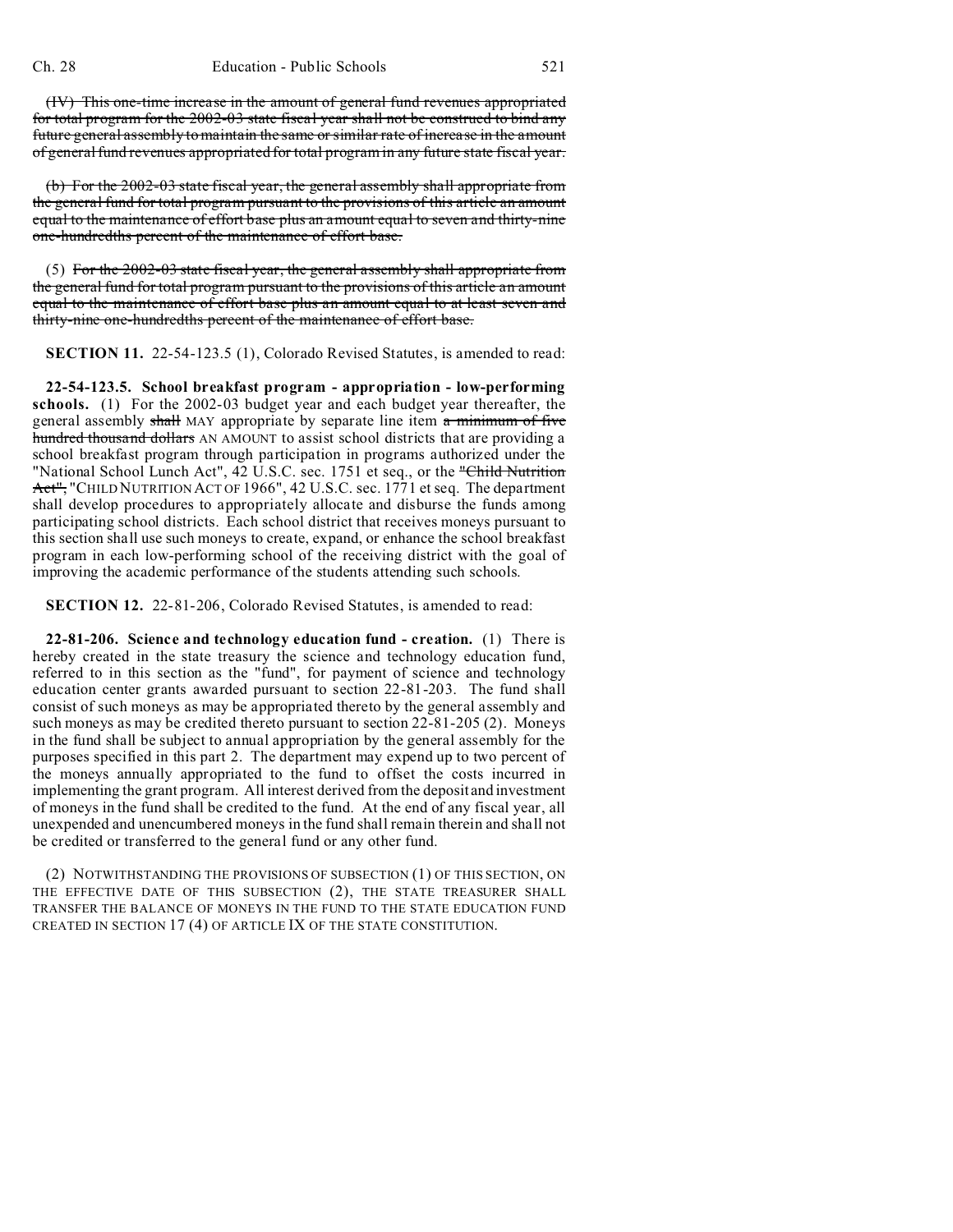**SECTION 13. Repeal.** 22-86-101 (3), Colorado Revised Statutes, is repealed as follows:

**22-86-101. Legislative declaration.** (3) It is the intent of the general assembly that the facility summer school grant program created in this article receive funding for the 2002-03 fiscal year from the state education fund created in section 17 (4) of article IX of the state constitution and that any additional funding in subsequent fiscal years from the state education fund be subject to review and determination by the general assembly on an annual basis.

**SECTION 14.** 22-86-106, Colorado Revised Statutes, is amended to read:

**22-86-106. Facility summer school grant program fund.** (1) There is hereby created in the state treasury the facility summer school grant program fund, referred to in this section as the "fund", for the payment of facility summer school grants awarded pursuant to this article. The fund shall consist of such moneys as may be appropriated thereto from the state general fund and from the state education fund created in section 17 (4) of article IX of the state constitution, as well as any moneys received by the department pursuant to section 22-86-103 (4). The moneys in the fund are subject to annual appropriation by the general assembly to the department for the purposes specified in this article. The department may expend up to one percent of the moneys annually appropriated from the fund to offset the documented costs incurred in implementing the grant program. All interest derived from the deposit and investment of moneys in the fund shall be credited to the fund. At the end of any fiscal year, all unexpended and unencumbered moneys in the fund shall remain therein and shall not be credited or transferred to the general fund or any other fund.

(2) NOTWITHSTANDING THE PROVISIONS OF SUBSECTION (1) OF THIS SECTION, ANY UNEXPENDED AND UNENCUMBERED MONEYS REMAINING IN THE FUND ON THE EFFECTIVE DATE OF THIS SUBSECTION (2) SHALL BE TRANSFERRED TO THE STATE EDUCATION FUND CREATED IN SECTION 17 (4) OF ARTICLE IX OF THE STATE CONSTITUTION.

**SECTION 15. Repeal.** 22-7-607.5, 22-7-609.5 (3) (c) (II), 22-54-105 (2) (d), and 22-54-125, Colorado Revised Statutes, are repealed.

**SECTION 16. Repeal.** Section 6 of chapter 195, Session Laws of Colorado 2002, is repealed as follows:

Section 6. **Appropriation - adjustments to the 2002 long bill.** (1) In addition to any other appropriation, there is hereby appropriated, out of any moneys in the state education fund created in section 17 (4) of article IX of the state constitution, not otherwise appropriated, to the summer school grant program fund created in section 22-7-804 (1), Colorado Revised Statutes, for the fiscal year beginning July 1, 2002, the sum of thirty nine thousand six hundred dollars (\$39,600), and such sum, or so much thereof as may be necessary, is further appropriated to the department of education, for the implementation of this act.

(2) For the implementation of this act, appropriations made in the annual general appropriation act for the fiscal year beginning July 1, 2002, shall be adjusted as follows: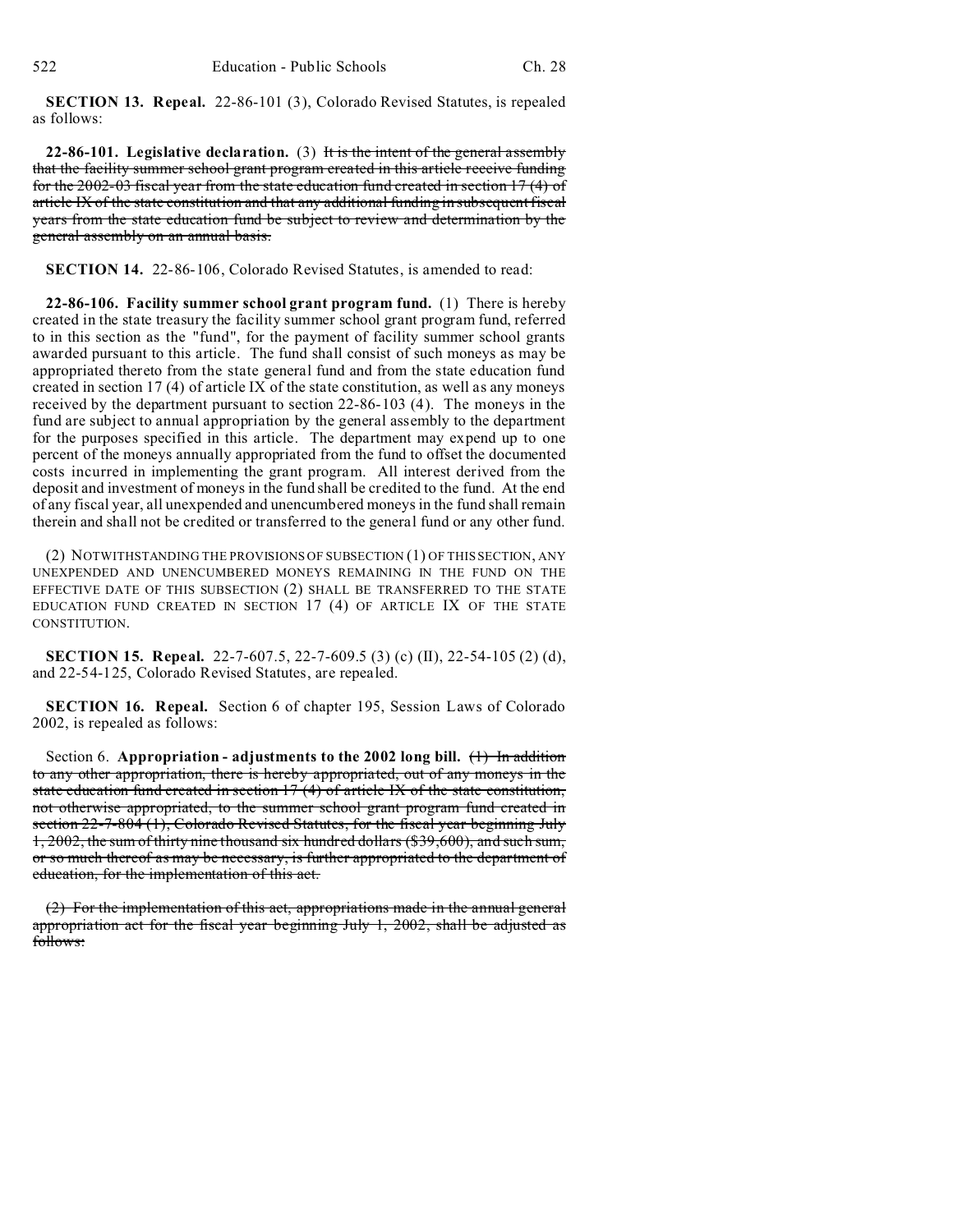(a) The appropriation to the department of education, assistance to public schools, grant programs and other distributions, for the teacher pay incentive program, is decreased by thirty nine thousand six hundred dollars (\$39,600). Said sum shall be from moneys in the state education fund created in section 17 (4) of article IX of the state constitution.

**SECTION 17.** Section 64 (2), (3), (4), (6) (a), (6) (b), (6) (d), and (6) (e) of chapter 335, Session Laws of Colorado 2002, are amended to read:

Section 64. **Appropriation - adjustments to the 2002 long bill.** (2) In addition to any other appropriation, there is hereby appropriated, out of any moneys in the state public school fund, created in section 22-54-114, Colorado Revised Statutes, not otherwise appropriated, to the department of education, for the fiscal year beginning July 1, 2002, the sum of two hundred sixty thousand three hundred fifty-four dollars (\$260,354), or so much thereof as may be necessary, for the implementation of section 22-54-125, Colorado Revised Statutes.

(3) In addition to any other appropriation, for the fiscal year beginning July 1, 2002, there is hereby appropriated, out of any moneys in the state education fund created in section 17 (4) of article IX of the state constitution not otherwise appropriated, to the facility summer school grant program fund created in section 22-86-106, Colorado Revised Statutes, the sum of five hundred thousand dollars (\$500,000), and such sum, or so much thereof as may be necessary, is further appropriated to the department of education, for the implementation of article 86 of title 22, Colorado Revised Statutes.

(4) In addition to any other appropriation, there is hereby appropriated, out of any moneys in the general fund not otherwise appropriated, to the department of education, for the fiscal year beginning July 1, 2002, the sum of five hundred thousand dollars (\$500,000), or so much thereof as may be necessary, for the implementation of section 22-54-123.5, Colorado Revised Statutes.

(6) For the implementation of this act, appropriations made in the annual general appropriation act for the fiscal year beginning July 1, 2002, shall be adjusted as follows:

(a) The cash funds exempt appropriation to the department of education, assistance to public schools, grant programs and other distributions, for the state public school fund, school capital construction expenditures reserve, is decreased by fifteen million six hundred twenty-seven thousand eight hundred eighty-six dollars (\$15,627,886). Of said sum, seven million eight hundred thirteen thousand nine hundred forty-three dollars (\$7,813,943) shall be from the state education fund, created pursuant to section 17 (4) of article IX of the state constitution, and seven million eight hundred thirteen thousand nine hundred forty-three dollars (\$7,813,943) shall be from the state public school fund, school capital construction expenditures reserve established in section 22-54-117 (1.5), Colorado Revised Statutes.

(b) The cash funds exempt appropriation to the department of education, assistance to public schools, grant programs and other distributions, for the teacher pay incentive program, is decreased by nine million ten thousand dollars (\$9,010,000). Said sum shall be from the state education fund, created pursuant to section 17 (4) of article IX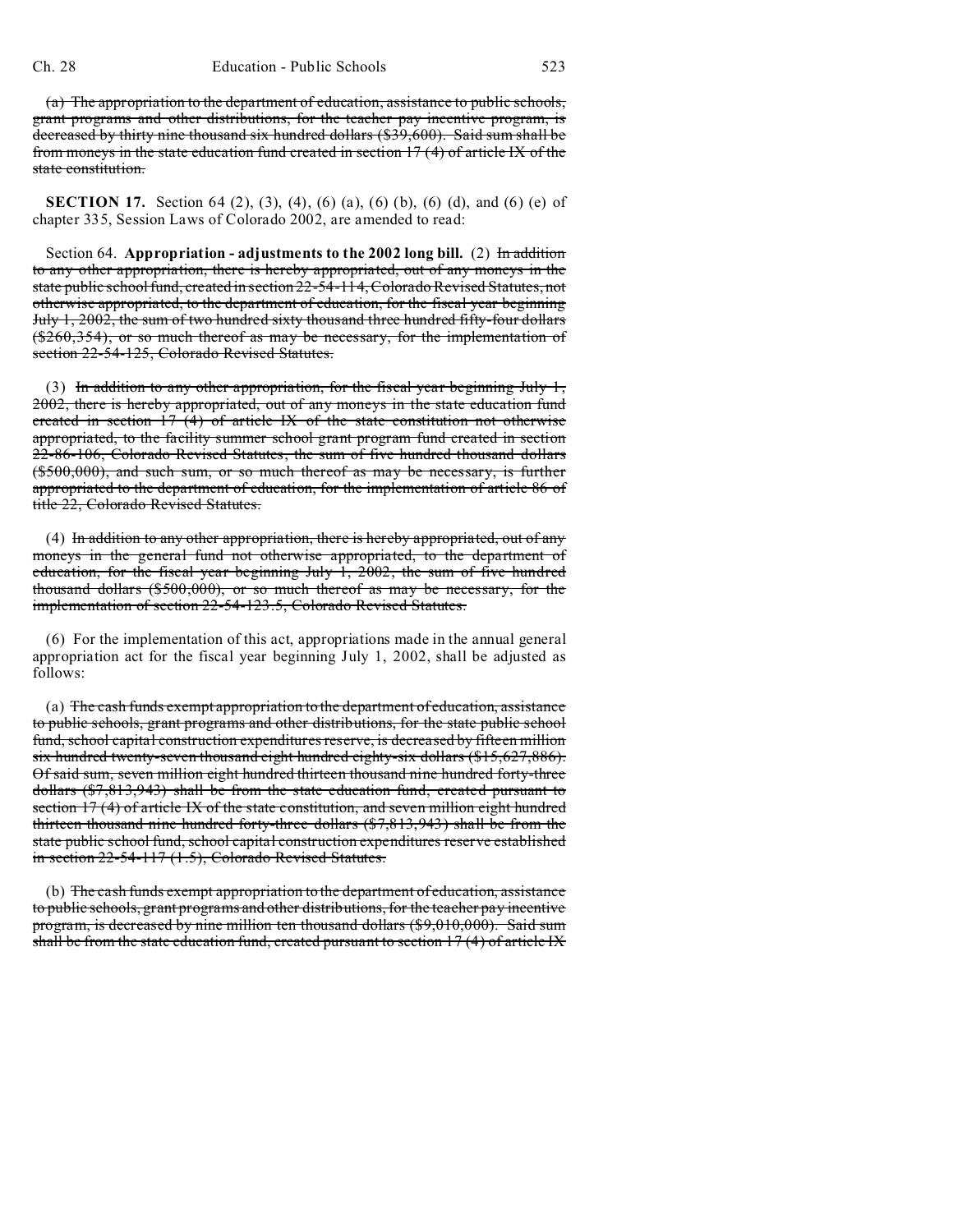of the state constitution.

(d) The cash funds exempt appropriation to the department of education, assistance to public schools, public school finance, for the state share of districts' total program funding, is decreased by two hundred sixty thousand three hundred fifty-four dollars (\$260,354). Said sum shall be from the state public school fund, created in section 22-54-114, Colorado Revised Statutes.

(e) The appropriation to the department of education, assistance to public schools, public school finance, for the state share of districts' total program funding, is increased by two million five hundred eighty-seven thousand four hundred six dollars (\$2,587,406) TWO MILLION THREE HUNDRED TWENTY-SEVEN THOUSAND FIFTY-TWO DOLLARS (\$2,327,052), or so much thereof as may be necessary, for the implementation of section 22-54-104 (5) (a) (IX), Colorado Revised Statutes. Said sum shall be from the state education fund, created pursuant to section 17 (4) of article IX of the state constitution.

**SECTION 18.** Section 65 (1), (2), and (3) of chapter 335, Session Laws of Colorado 2002, are amended to read:

Section 65. **Appropriation - adjustments to the 2002 long bill.** (1) In addition to any other appropriation, for the fiscal year beginning July 1, 2002, there is hereby appropriated, out of any moneys in the state education fund created in section 17 (4) of article IX of the state constitution not otherwise appropriated, to the school construction and renovation fund created in section 22-43.7-103 (1), Colorado Revised Statutes, the sum of nine hundred thousand dollars (\$900,000), and such sum, or so much thereof as may be necessary, is further appropriated to the department of education, for the purpose of providing matching grants for eligible capital construction projects in accordance with article 43.7 of title 22, Colorado Revised Statutes.

(2) In addition to any other appropriation, there is hereby appropriated, out of any moneys in the school construction and renovation fund created in section 22-43.7-103 (1), Colorado Revised Statutes, not otherwise appropriated, to the department of education, for the fiscal year beginning July 1, 2002, the sum of four million one hundred thousand dollars (\$4,100,000) FIVE MILLION DOLLARS (\$5,000,000), or so much thereof as may be necessary, for the purpose of providing matching grants for eligible capital construction projects in accordance with article 43.7 of title 22, Colorado Revised Statutes.

(3) In addition to any other appropriation, there is hereby appropriated, out of any moneys in the state education fund created in section 17 (4) of article IX of the state constitution, not otherwise appropriated, to the school capital construction expenditures reserve in the state public school fund created in section 22-54-117 (1.5), Colorado Revised Statutes, for the fiscal year beginning July 1, 2002, the sum of ten million dollars (\$10,000,000), and such sum, or so much thereof as may be necessary, is further appropriated to the department of education, for the purpose of providing supplemental assistance for school district capital expenditures in accordance with section 22-54-117 (1.5), Colorado Revised Statutes.

**SECTION 19.** Part III (2) (C) and the affected totals of section 2 of chapter 399,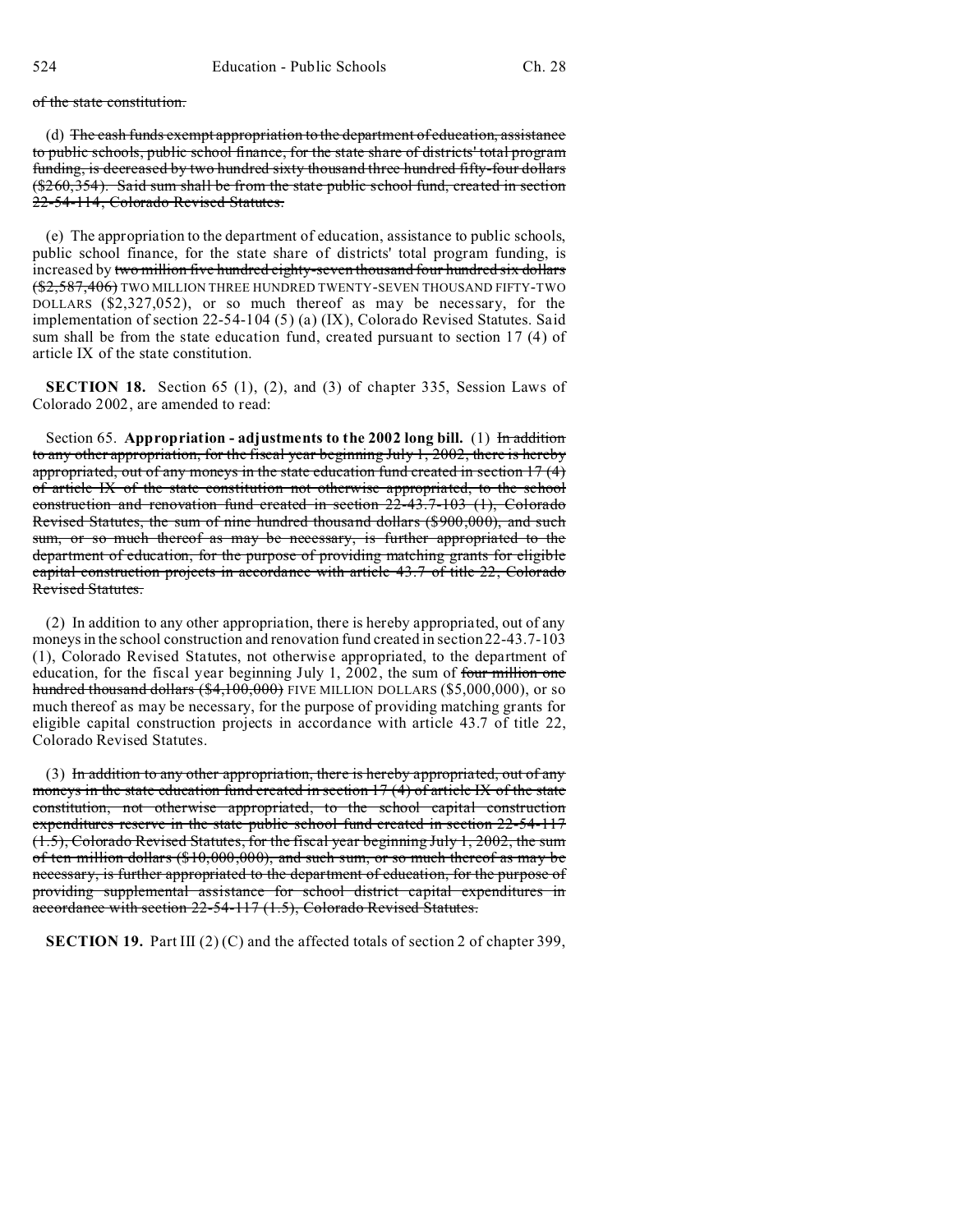Session Laws of Colorado 2002, are amended to read:

Section 2. **Appropriation.**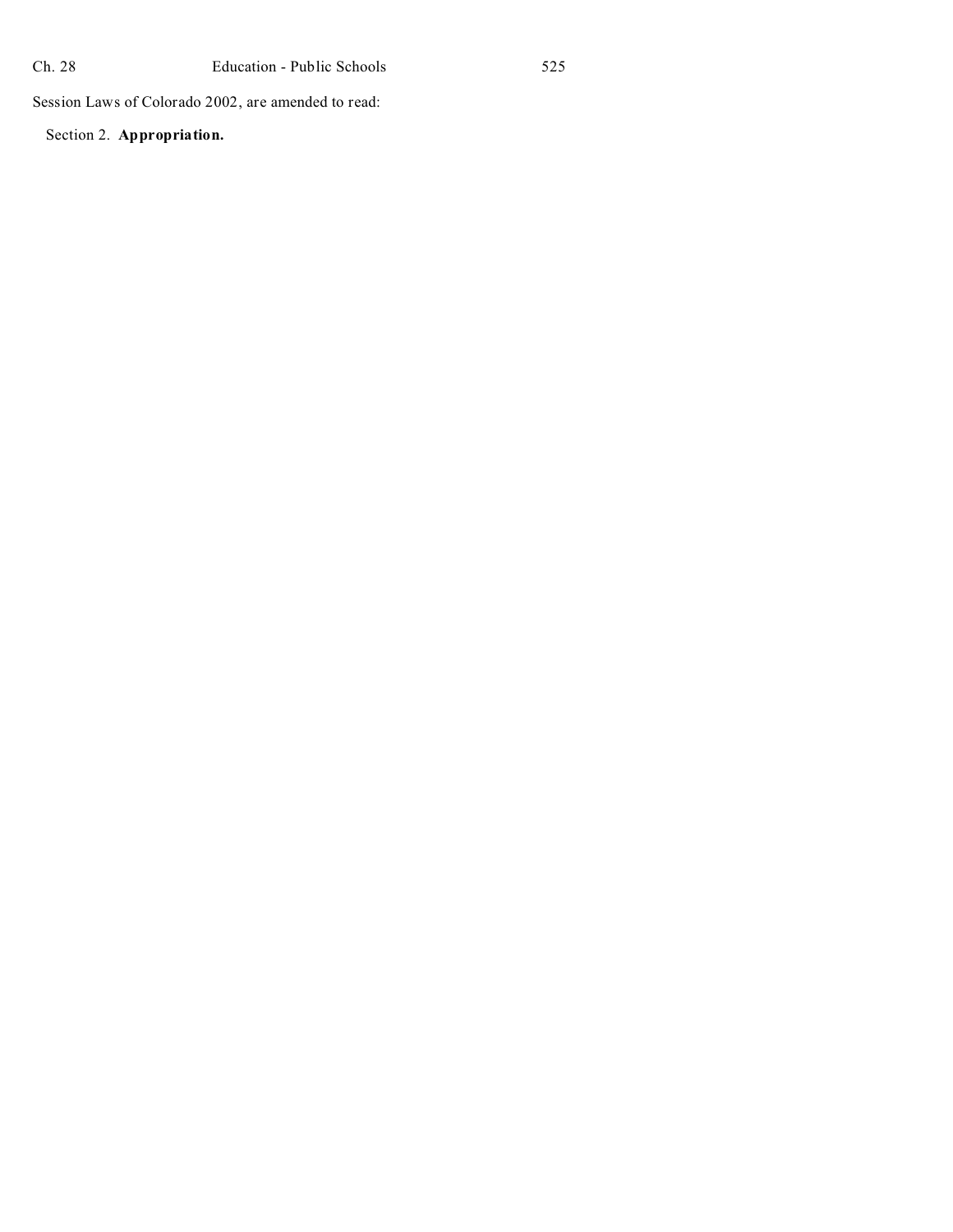| Ch. 28 |        | Education - Public Schools |                    |         |      |      |         |
|--------|--------|----------------------------|--------------------|---------|------|------|---------|
|        |        |                            | APPROPRIATION FROM |         |      |      |         |
|        | ITEM & | <b>TOTAL</b>               | GENERAL            | GENERAL | CASH | CASH | FEDERAL |

**PART III**

**DEPARTMENT OF EDUCATION**

## **(2) ASSISTANCE TO PUBLIC SCHOOLS**

|                              | (C) Grant Programs and Other Distributions |                         |           |
|------------------------------|--------------------------------------------|-------------------------|-----------|
| Read-to-Achieve Cash         |                                            |                         |           |
| Fund                         | 18,806,982                                 | 18,806,982 <sup>a</sup> |           |
| Read-to-Achieve Grant        |                                            |                         |           |
| Program                      | 19,000,000                                 | $19,000,000^{\circ}$    |           |
| Summer School Grant          |                                            |                         |           |
| Program Fund                 | 945,800                                    | 945,800                 |           |
| Summer School Grant          |                                            |                         |           |
| Program                      | 945,800                                    | $945,800$ <sup>+</sup>  |           |
| Federal Title I Reading      |                                            |                         |           |
| First Grant                  | 9,001,635                                  |                         | 9,001,635 |
| School Improvement           |                                            |                         |           |
| Grants                       | 2,825,000                                  | 2,825,000               |           |
|                              | 2,675,000                                  | $2,675,000^{\circ}$     |           |
| <b>Teacher Pay Incentive</b> |                                            |                         |           |
| Program                      | 13,260,000                                 | 13,260,000              |           |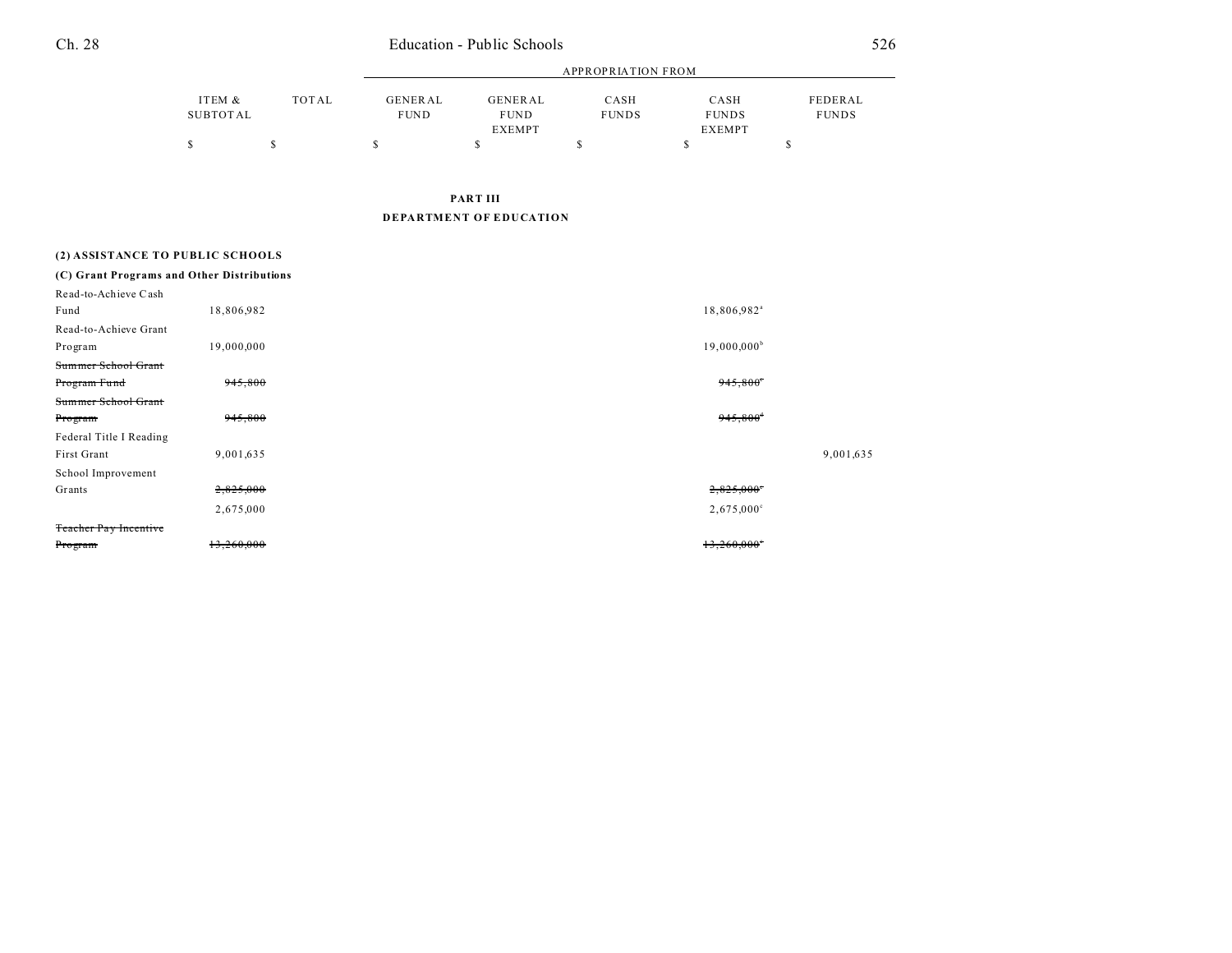| School Awards                |                       |                                   |                                                                                                                                                                      |
|------------------------------|-----------------------|-----------------------------------|----------------------------------------------------------------------------------------------------------------------------------------------------------------------|
| Program Fund                 | 1,500,000             | 1,500,000                         |                                                                                                                                                                      |
| Colorado School              |                       |                                   |                                                                                                                                                                      |
| Awards Program               | 1,500,000             |                                   | $1,500,000^{\circ}$                                                                                                                                                  |
| <b>Teacher Development</b>   |                       |                                   |                                                                                                                                                                      |
| Fund                         | 1,771,625             | <del>1,771,625</del>              |                                                                                                                                                                      |
|                              |                       |                                   | (Governor lined through this provision. See L. 2002, p. 3037. The affected subtotals, totals, and grand totals have been adjusted to reflect the Governor's action.) |
| <b>Teacher Development</b>   |                       |                                   |                                                                                                                                                                      |
| Grant Program                | 2,000,000             |                                   | $2,000,000$ <sup>r</sup>                                                                                                                                             |
|                              |                       |                                   | (Governor lined through this provision. See L. 2002, p. 3038. The affected subtotals, totals, and grand totals have been adjusted to reflect the Governor's action.) |
| Purchase of New              |                       |                                   |                                                                                                                                                                      |
| <b>Textbooks</b>             | <del>15,018,326</del> |                                   | 15.018.326                                                                                                                                                           |
| S.B. 97-101 Public           |                       |                                   |                                                                                                                                                                      |
| School Health Services       | 8,525,325             |                                   | $8,525,325(T)^{8}$                                                                                                                                                   |
|                              |                       |                                   | $(1.3$ FTE)                                                                                                                                                          |
| State Public School          |                       |                                   |                                                                                                                                                                      |
| Fund, Contingency            |                       |                                   |                                                                                                                                                                      |
| $\mbox{Reserve}^{22, \; 23}$ | 5,900,000             | 1,041,774                         | $4,858,226^h$                                                                                                                                                        |
| State Public School          |                       |                                   |                                                                                                                                                                      |
| Fund, School Capital         |                       |                                   |                                                                                                                                                                      |
| Construction                 |                       |                                   |                                                                                                                                                                      |
| <b>Expenditure Reserve</b>   | 15,627,886            |                                   | 15,627,886                                                                                                                                                           |
|                              | 16,500,060            |                                   | 16,500,060                                                                                                                                                           |
|                              |                       |                                   | $(1.0$ FTE)                                                                                                                                                          |
| Charter School Capital       |                       |                                   |                                                                                                                                                                      |
| Construction                 | 7,813,943             |                                   | 7,813,943 <sup>c</sup>                                                                                                                                               |
| State Match for School       |                       |                                   |                                                                                                                                                                      |
| Lunch Program                | 2,472,644             |                                   | $2,472,644^{\circ}$                                                                                                                                                  |
| Ch. 28                       |                       | <b>Education - Public Schools</b> | 527                                                                                                                                                                  |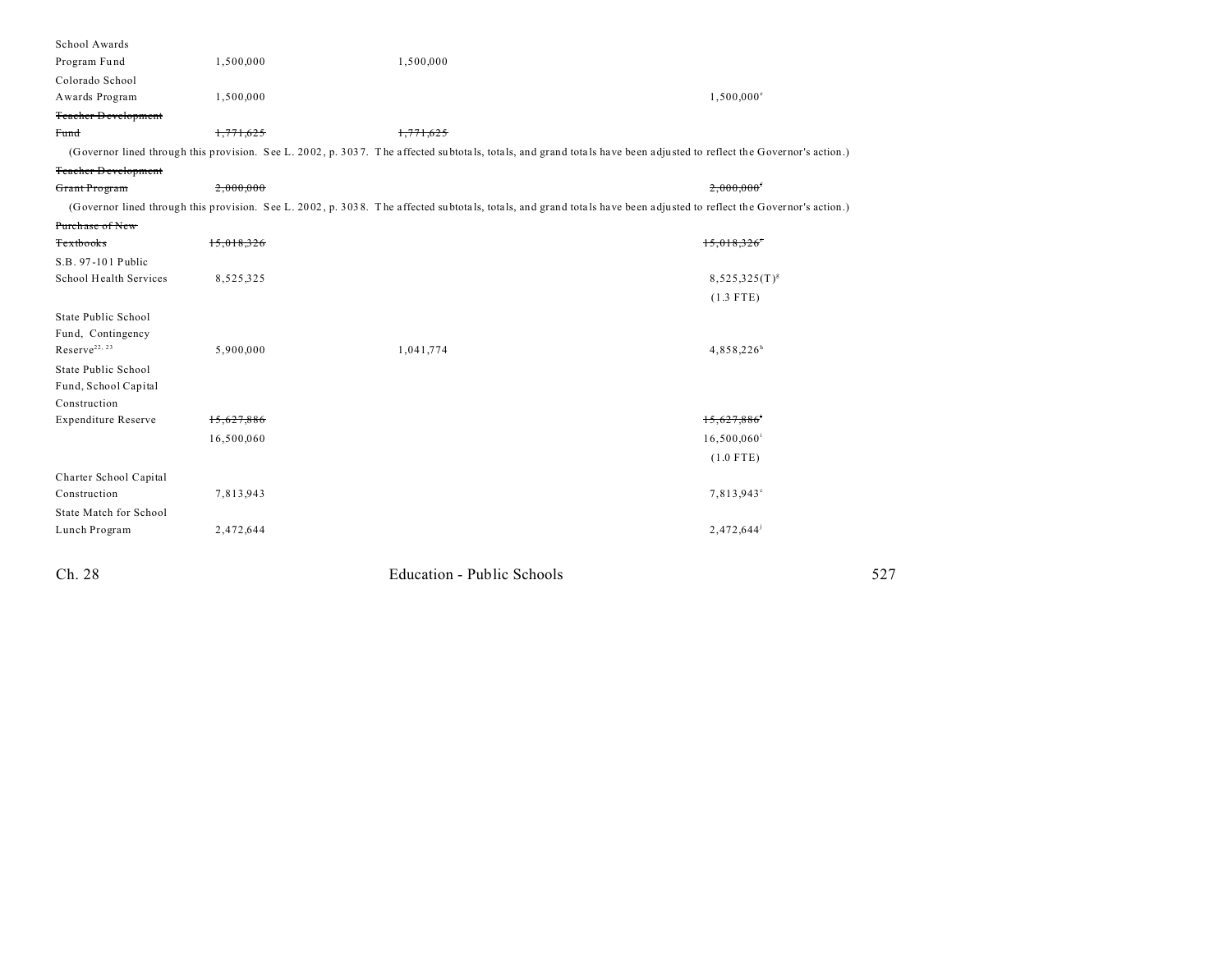|                       |                           |              |                               |                                         | <b>APPROPRIATION FROM</b> |                                       |                         |
|-----------------------|---------------------------|--------------|-------------------------------|-----------------------------------------|---------------------------|---------------------------------------|-------------------------|
|                       | ITEM &<br><b>SUBTOTAL</b> | <b>TOTAL</b> | <b>GENERAL</b><br><b>FUND</b> | GENERAL<br><b>FUND</b><br><b>EXEMPT</b> | CASH<br><b>FUNDS</b>      | CASH<br><b>FUNDS</b><br><b>EXEMPT</b> | FEDERAL<br><b>FUNDS</b> |
|                       | \$                        | \$           | \$                            | \$                                      | \$                        | \$                                    | \$                      |
| Boards of Cooperative |                           |              |                               |                                         |                           |                                       |                         |
| Services              | 220,000                   |              | 170,000                       |                                         |                           | $50,000^{\rm j}$                      |                         |
| National Academic     |                           |              |                               |                                         |                           |                                       |                         |
| Contest Fund          | 50,000                    |              |                               |                                         |                           | $50,000^{\rm j}$                      |                         |
| Funding for National  |                           |              |                               |                                         |                           |                                       |                         |
| Academic Award        |                           |              |                               |                                         |                           |                                       |                         |
| Winners               | 50,000                    |              |                               |                                         |                           | $50,000^k$                            |                         |
| Science and           |                           |              |                               |                                         |                           |                                       |                         |
| Technology Center     |                           |              |                               |                                         |                           |                                       |                         |
| Grant Program         | 372,000                   |              |                               |                                         |                           | 372,000 <sup>1</sup>                  |                         |
|                       | 123,835,341               |              |                               |                                         |                           |                                       |                         |
|                       | 94,387,589                |              |                               |                                         |                           |                                       |                         |

a This amount shall be from the Tobacco Litigation Settlement Cash Fund created in Section 24-22-115, C.R.S., pursuant to Section 24-75-1104 (1) (e), C.R.S.

<sup>b</sup> This amount shall be from the Read-to-Achieve Cash Fund created in Section 22-7-506, C.R.S.

These amounts shall be from the State Education Fund created in Section 17 (4) of Article IX of the State Constitution.

<sup>\*</sup> This amount shall be from the Summer School Grant Program Fund created in Section 22-7-804, C.R.S.

e This amount shall be from the School Awards Program Fund created in Section 22-11-304, C.R.S.

f This amount shall be from the Teacher Development Fund created in Section 22-7-708, C.R.S.

This amount shall be from federal Medicaid funds appropriated to the Department of Health Care Policy and Financing. Of this amount, \$91,493 shall be for administrative costs.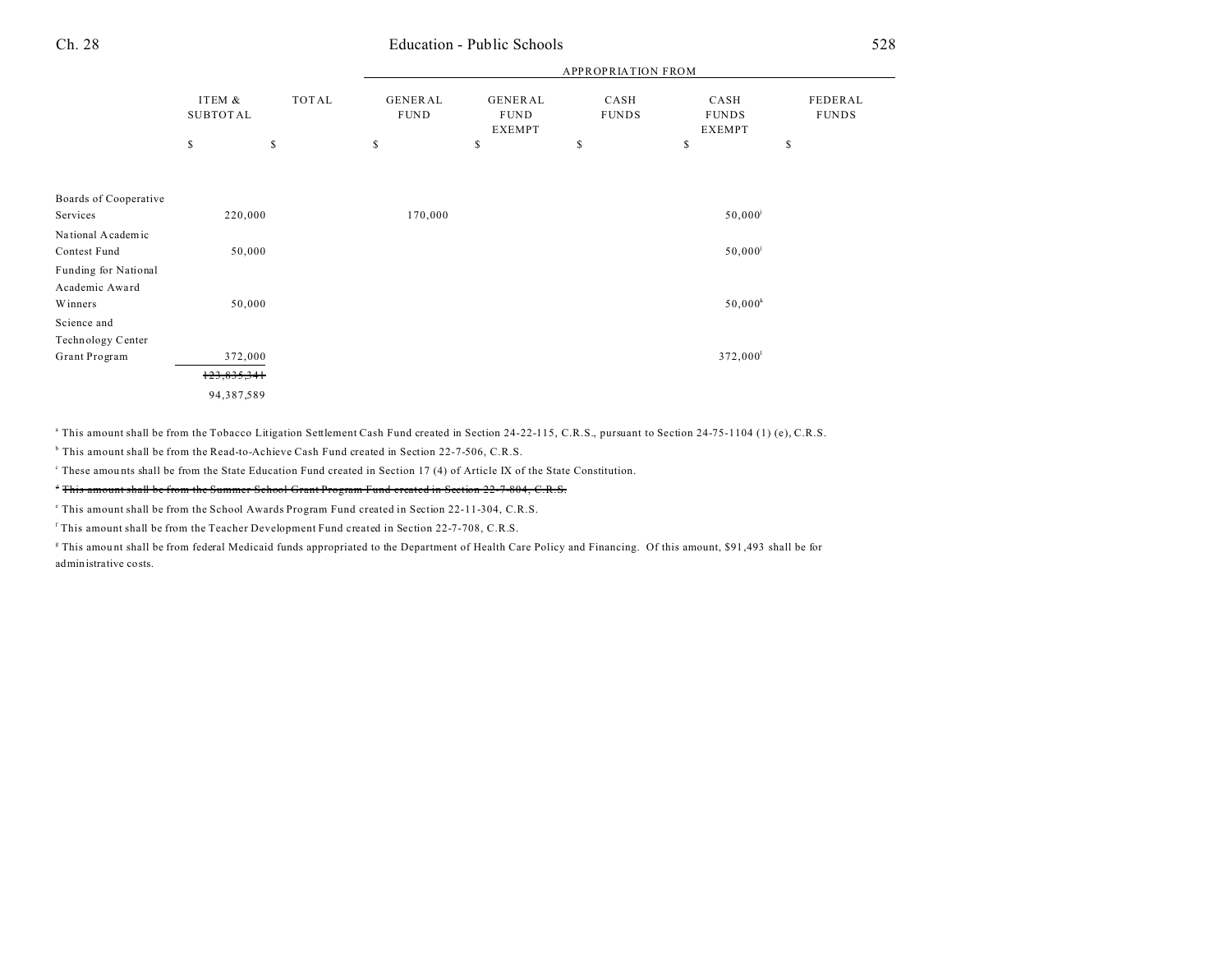<sup>h</sup> Of this amount, \$4,100,000 is from lottery proceeds projected to be transferred to the State Public School Fund, Contingency Reserve, pursuant to Section 22-54-117 (1.6), C.R.S., and \$7 58,2 26 shall be from school district reimbursements that are credited to the State Public School Fund, Contingency Reserve, pursuant to Section 22-54-117 (5) (b), C.R.S.

<sup>i</sup> Of this amount, <del>\$7,813,943</del> \$6,500,060 shall be from the shall be from the State Education Fund created in Section 17 (4) of Article IX of the State Constitution, and  $$7,813,943$  \$10,000,000 shall be from the State Public School Fund, School Capital Construction Expenditure Reserve established in Section 22-54-117 (1.5), C.R.S.

j These amounts shall be from the State Public School Fund created in Section 22-54-114, C.R.S.

k This amount shall be from the National Academic Contest Fund created in Section 22-2-121 (3), C.R.S.

l This amount shall be from the Science and Technology Fund created in Section 22-81-206, C.R.S.

#### 3,091,663,018

3,062,215,266

### **TOTALS PART III**

| $(EDUCATION)^{5,6}$ | <del>\$3,141,367,483</del> \$2,406,928,430 | \$13,098,032 <sup>a</sup> | <del>\$349.511.631</del> | \$371,829,390 |
|---------------------|--------------------------------------------|---------------------------|--------------------------|---------------|
|                     | \$3.111.919.731                            |                           | $$320.063.879^b$         |               |

a Of this amount, \$84 ,352 contains a (T) notation.

<sup>b</sup> Of this amount, \$15,112,473 contains a (T) notation, and \$155,250 contains an (L) notation.

**SECTION 20.** Part III (2) (A) and the affected totals of section 2 of chapter 399, Session Laws of Colorado 2002, are amended to read:

# Section 2. **Appropriation.**

## **PART III DEPARTMENT OF EDUCATION**

Ch. 28 Education - Public Schools 529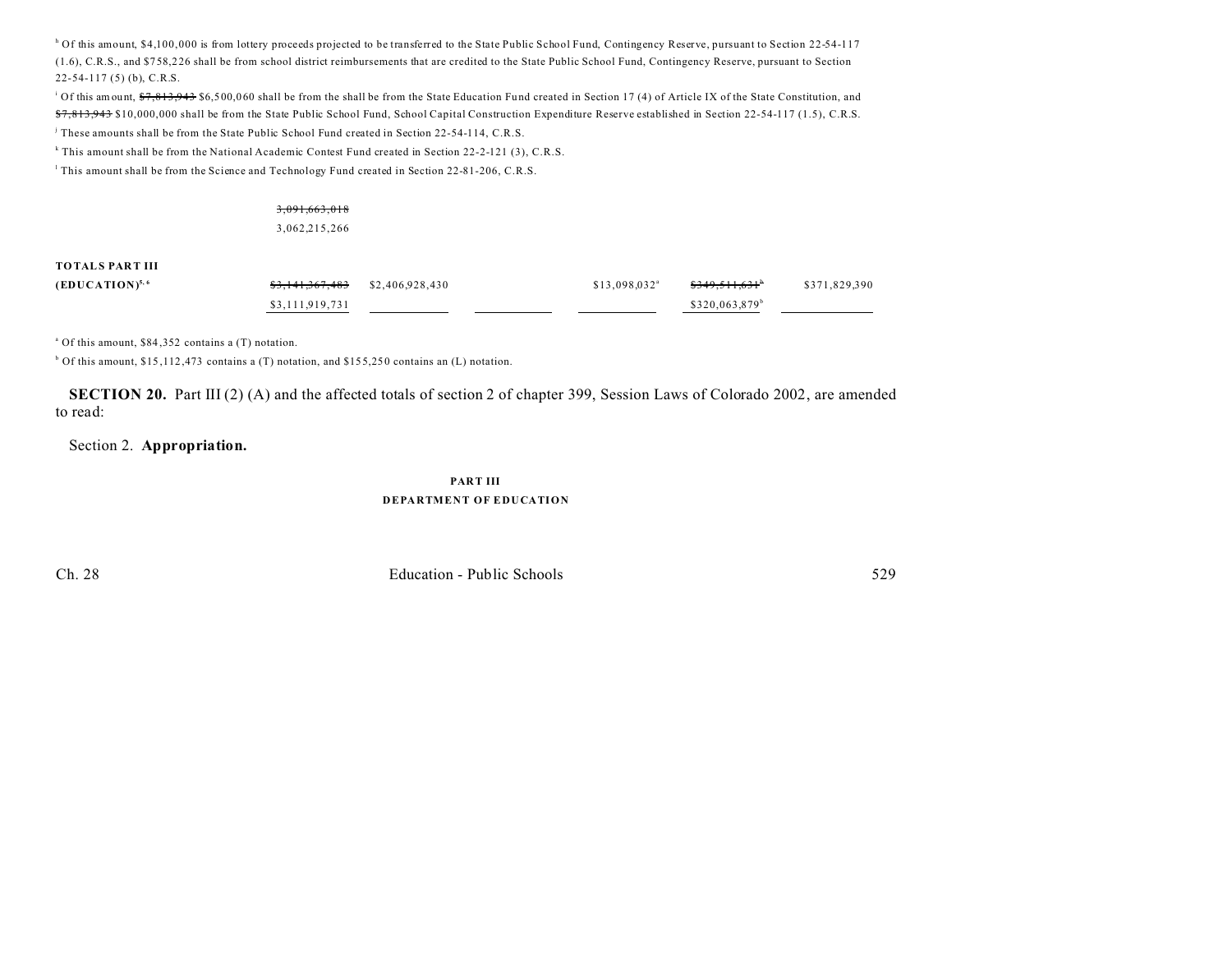| Ch. 28                                                        |                           |              | Education - Public Schools |                                         |                           |                                       |                         |
|---------------------------------------------------------------|---------------------------|--------------|----------------------------|-----------------------------------------|---------------------------|---------------------------------------|-------------------------|
|                                                               |                           |              |                            |                                         | <b>APPROPRIATION FROM</b> |                                       |                         |
|                                                               | ITEM &<br><b>SUBTOTAL</b> | <b>TOTAL</b> | GENERAL<br><b>FUND</b>     | GENERAL<br><b>FUND</b><br><b>EXEMPT</b> | CASH<br><b>FUNDS</b>      | CASH<br><b>FUNDS</b><br><b>EXEMPT</b> | FEDERAL<br><b>FUNDS</b> |
|                                                               | $\mathbb{S}$              | \$           | \$                         | \$                                      | S                         | \$                                    | \$                      |
| (2) ASSISTANCE TO PUBLIC SCHOOLS<br>(A) Public School Finance |                           |              |                            |                                         |                           |                                       |                         |
| State Share of Districts'                                     |                           |              |                            |                                         |                           |                                       |                         |
| Total Program                                                 |                           |              |                            |                                         |                           |                                       |                         |
| Funding <sup>18, 19</sup>                                     | 2,448,085,100             |              | 2,224,798,325              |                                         | $10,251,689$ <sup>a</sup> | 213,035,086 <sup>b</sup>              |                         |
|                                                               |                           |              | 2,224,548,325              |                                         |                           | 213,285,086 <sup>b</sup>              |                         |
| Additional State Aid                                          |                           |              |                            |                                         |                           |                                       |                         |
| Related to Locally                                            |                           |              |                            |                                         |                           |                                       |                         |
| Negotiated Business                                           |                           |              |                            |                                         |                           |                                       |                         |
| Incentive Agreements                                          | 1,833,315                 |              | 1,833,315                  |                                         |                           |                                       |                         |
|                                                               | 2,449,918,415             |              |                            |                                         |                           |                                       |                         |

<sup>a</sup> This amount shall be from rental income earned on public school lands.

<sup>b</sup> Of this amount, \$170,364,847 \$170,614,847 shall be from the State Education Fund created in Section 17 (4) of Article IX of the State Constitution and \$42,670,239 shall be from the State Public School Fund created in Section 22-54-114, C.R.S. Of the amount from the State Public School Fund, \$24,700,000 is estimated to be from federal mineral leasing revenues transferred to the State Public School Fund pursuant to Section 22-54-114 (1), \$14,970,239 is estimated to be from interest earned on moneys in the Public School Fund and transferred to the State Public School Fund pursuant to Section 22-41-106, C.R.S., and \$3,000,000 is estimated to be from audit recoveries deposited in the State Public School Fund pursuant to Section 22-54-114 (4), C.R.S.

3,091,663,018